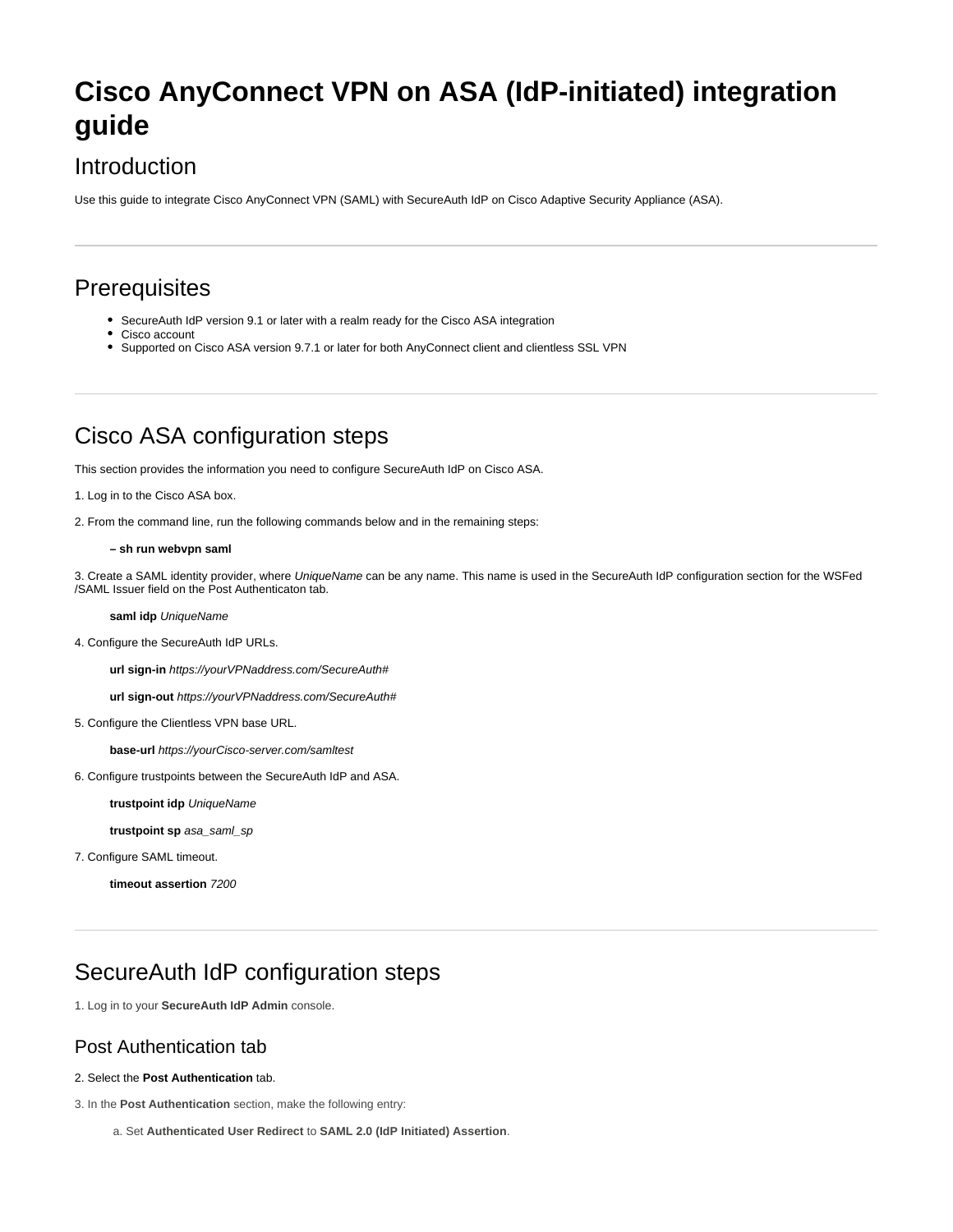| $\triangleright$ Post Authentication |                              |                                                    |
|--------------------------------------|------------------------------|----------------------------------------------------|
|                                      | Authenticated User Redirect: | SAML 2.0 (IdP Initiated) Assertion<br>$\checkmark$ |
|                                      | Redirect To:                 | Authorized/SAML20IdPlnit.aspx                      |
|                                      | Upload a Page:               | Browse<br>No file selected.                        |
|                                      |                              | Download Customized Pages                          |

#### 4. In the **User ID Mapping** section, make the following entries:

a. Set **User ID Mapping** to **Authenticated User ID**.

| ▼ User ID Mapping |                                                             |  |  |
|-------------------|-------------------------------------------------------------|--|--|
| User ID Mapping:  | Authenticated User ID<br><b>Transformation Engine</b>       |  |  |
| Name ID Format:   | urn:oasis:names:tc:SAML:1.1:nai<br>$\overline{\phantom{a}}$ |  |  |
| Encode to Base64: | True<br>$\checkmark$                                        |  |  |

### 5. In the **SAML Assertion / WS Federation** section, make the following entries:

a. Set the **WSFed Reply To / SAML Target URL** to the absolute URL of the application, to where end-users are redirected upon successful authentication.

For example, https://yourCisco-server.com/samltest

b. Set the **SAML Consumer URL** to the Cisco URL used to accept a SAML assertion.

For example, https://yourCisco-server.com/+CSCOE+/saml/sp/xxxxx

c. Set the **WSFed/SAML Issuer** to a unique name that identifies the SecureAuth IdP to the application (as the SAML ID).

This value is shared with the application and can be any word, phrase, or URL, but must match exactly in the SecureAuth IdP and Cisco ASA configurations.

For example, UniqueName is used in step 3 of the Cisco ASA configuration steps

d. Set the **SAML Recipient** to the identifiable information of the SAML Recipient, which usually maps to the SAML Consumer URL.

For example, https://yourCisco-server.com/+CSCOE+/saml/sp/xxxxx

e. Set the **SAML Audience** to the base domain of the application.

For example, https://yourCisco-server.com/+CSCOE+/samltest/saml/sp/xxxxx

#### f. Set the **SP Start URL** to the login URL for the application.

This value enables appropriate redirection for normal login and SSO login experiences.

For example, https://yourCisco-server.com/+CSCOE+/samltest